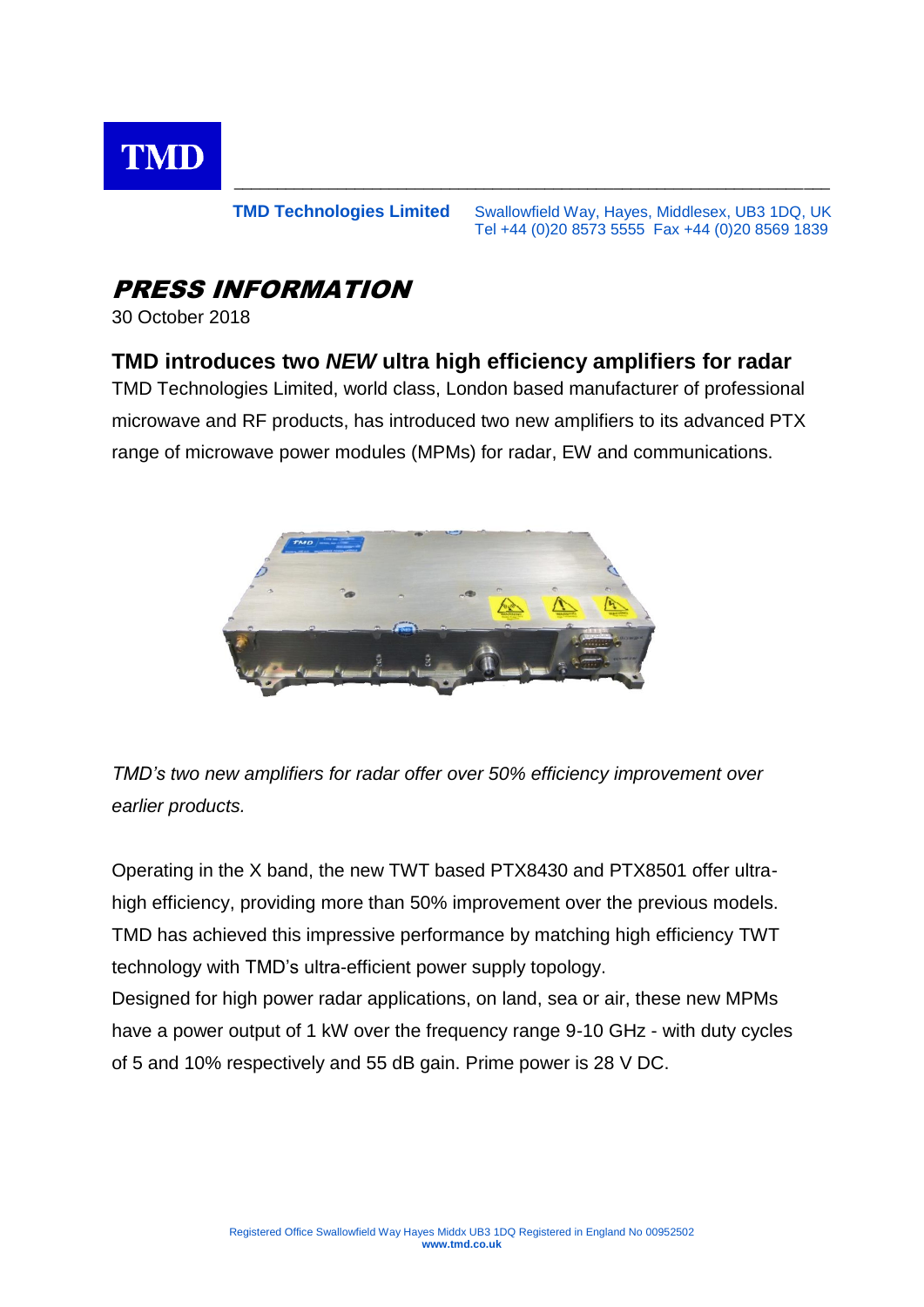Said TMD's Head of Sales, Nigel Hann: "As a market leader we constantly monitor customer needs, and our development of high efficiency tube-based products is in direct response to a new and increasing requirement in radar – where solid state technology, despite its benefits, is proving to exhibit limitations in harsh military environments. This situation is particularly relevant to those higher power and duty applications where the inherent lower efficiency of solid state devices often results in temperature, prime power and associated performance related problems."

## **TMD Technologies Limited – more than 20 years at the top of scientific and technical microwave and RF innovation**



With a heritage dating back to the 1940s, TMD Technologies Limited (TMD) is a world class designer and manufacturer of professional microwave and RF products. At the company headquarters in Hayes, West London it produces specialised transmitters, amplifiers, microwave power modules (MPMs), high voltage power supplies, microwave tubes and transponders for radar, EW and communications applications. A previous twice Queen's Award winner, it also produces a range of advanced instrumentation microwave amplifiers for EMC testing, scientific and medical applications.